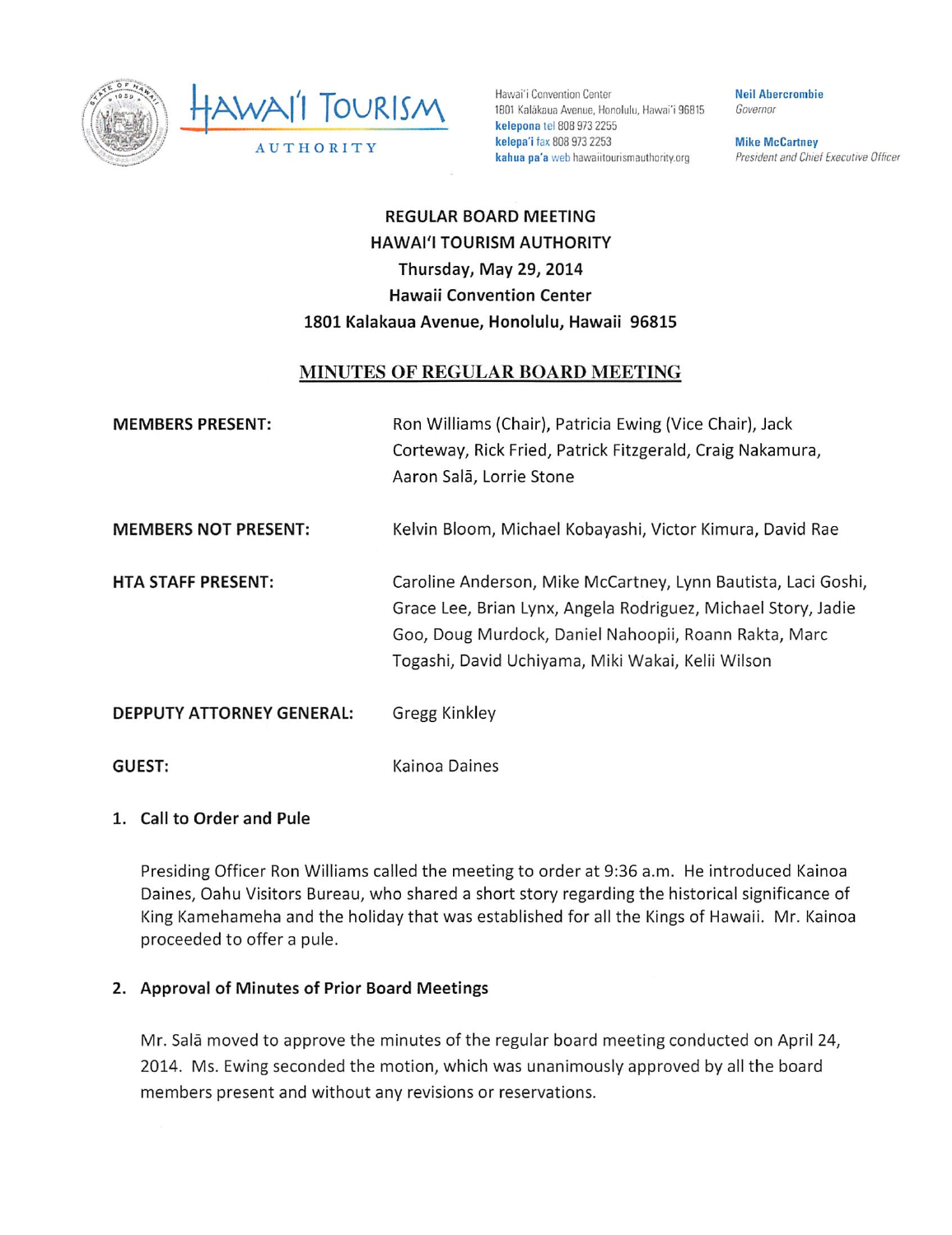## 3. Report of the Chief Executive Officer Relating to the Implementation of the State Tourism Strategic Plan Initiatives and/or Staffs' Current Assessments of the Major Market Areas

It was noted that a written CEO Report dated May 29, 2014 was in a board folder containing documents related to the various items on the agenda for this board meeting. The board folder was previouslydistributed to the board members. The CEO Report included the Marketing Reports from the marketing contractors in each MMA for April 2014; the HTA staff report on implementing the Legislative Auditor's findings and recommendations; and, a listing of contracts executed by the HTA.

## 5. Presentation and Discussion with Marketing Partners for International Markets (This agenda item was discussed out of order.)

Mr. Uchiyama introduced the following representatives of the various marketing contractors from each major market area (MMA): Claire Li (Hawaii Tourism China), Ivy Gao (Hawaii Tourism China), Emily Kim (Hawaii Tourism Korea), Megan Hornblow (Hawaii Tourism Oceania), Ashlee Galea (Hawaii Tourism Oceania), EricTakehata (Hawaii Tourism Oceania), Ryuta "Luke" Teramoto (Hawaii Tourism Japan), Leandro Rattazzi (Hawaii Tourism LatinAmerica), Andrew Koh (Hawaii Tourism Taiwan), Inga Dockendorf (Hawaii Tourism Europe). He also introduced Teri Horton and Brad Gessner from AEG as the contractor for the operation and marketing of the convention center.

Mr. Uchiyama noted that the marketing contractors are in Hawaii to discuss the brand management plans for 2015 and to experience various tourism products.

## 8. Presentation, Discussion and Approval of Major Market Area Procurement Plans (This agenda item was discussed out of order.)

Mr. Fitzgerald made a motion to go into executive session for the purpose of discussing information that must be kept confidential to protect Hawaii's competitive advantage as a visitor destination under section 201B-4(8), Hawaii Revised Statutes. Ms. Ewing seconded the motion, which was unanimously approved by all the Board members present.

The meeting was recessed to go into executive session at 9:41 a.m. The meeting was reconvened at 9:52 a.m.

Mr. Murdock referred to the staff report in the Board folder containing documents relevant to this agenda item and was previously distributed to the Board members. Staff is seeking Board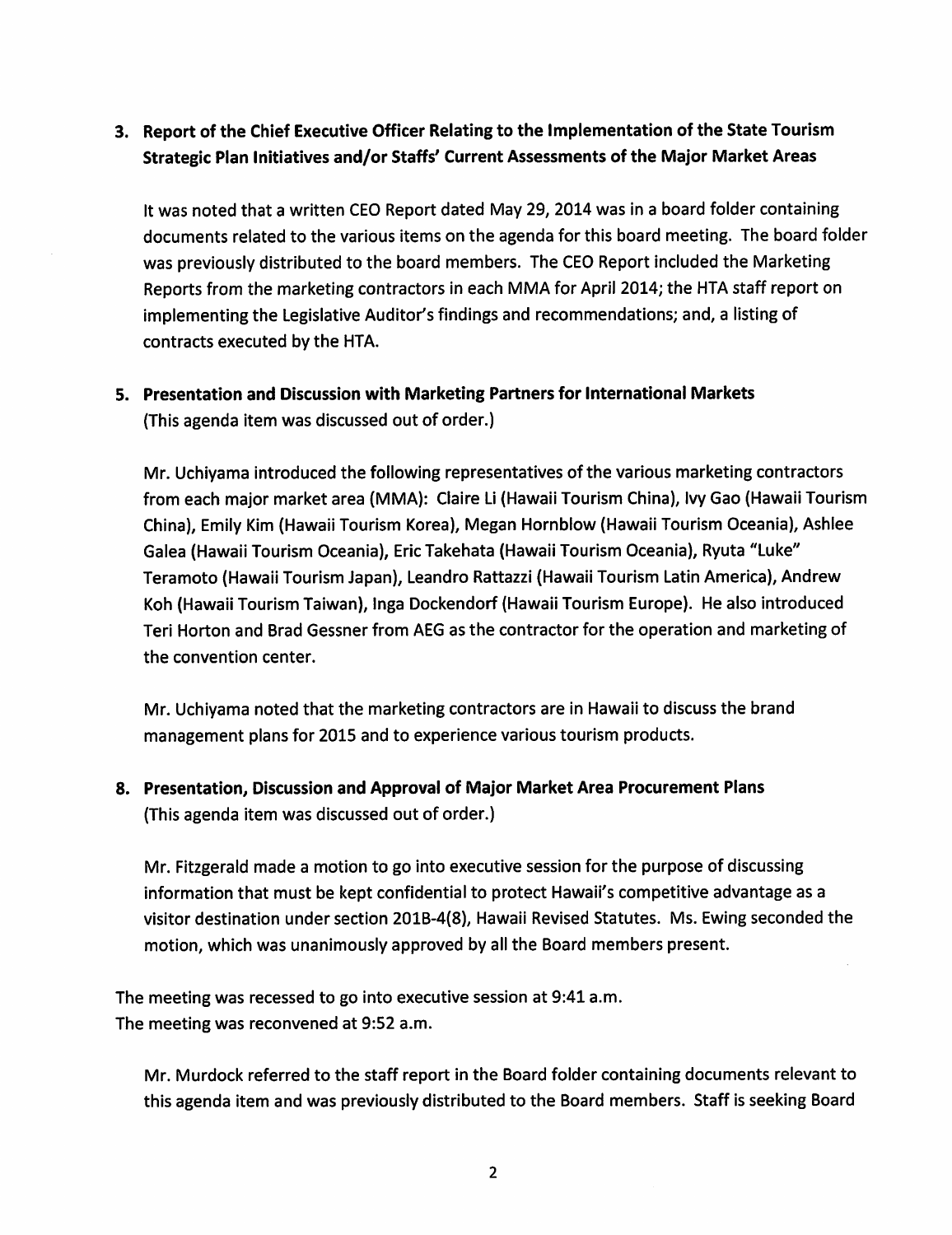approval to exercise the contract options extending the contract term ending December 31, 2014 with Aviareps Tourism and Hawai'i Visitors & Convention Bureau. He stated staff's belief that the benefit of extending the contracts outweighs any benefit that might be gained from competition at this time.

Mr. Fitzgerald made a motion to exercise the three-year contract option with Aviareps Tourism for the Europe MMA. Mr. Sala seconded the motion, which was unanimously approved by all the Board members present.

Mr. Fitzgerald made a motion to exercise two one-year contract options with the Hawaii Visitors & Convention Bureau for the North America MMA and leaving a one-year option remaining. Mr. Sala seconded the motion, which was unanimously approved by all the Board members present.

### 4. Review of Recent and Upcoming Permitted Interactions

Mr. Williams reported that he and Mr. Sala participated in a meeting of the "Committee on Homelessness" with various tourism representatives. Mr. McCartney stated that concerns were expressed in the meeting that before funds are committed there should be a state-wide plan to address the homeless problem, which is not just a Waikiki problem but is a statewide problem. He noted that homeless activity on private property and on federal land can be addressed immediately because a private landowner can rely on the trespass laws, which cannot be used for homeless activity on public sidewalks.

## 9. Presentation, Discussion and Approval of HTA Plans and the Fiscal Year 2015 Budget {This agenda item was discussed out of order.)

Mr. McCartney stated that the purpose for presenting the budget for fiscal year 2015 at this time is get input from board members and to request board approval at a second board meeting. However, ifthe board is satisfied with the proposed budget, it may decide to approve the budget at this time. He noted that staff intends to discuss a budget worksheet that contains confidential competitive information and the disclosure of this information will cause harm to Hawaii's competitive advantage. Non-confidential information is intertwined with information that is deemed to be confidential so that the discussion of the non-confidential information cannot be discussed without a discussion of the confidential information.

Mr. Fitzgerald made a motion to go into executive session to discuss information in the budget worksheet that must be kept confidential to protect Hawaii's competitive advantage as a visitor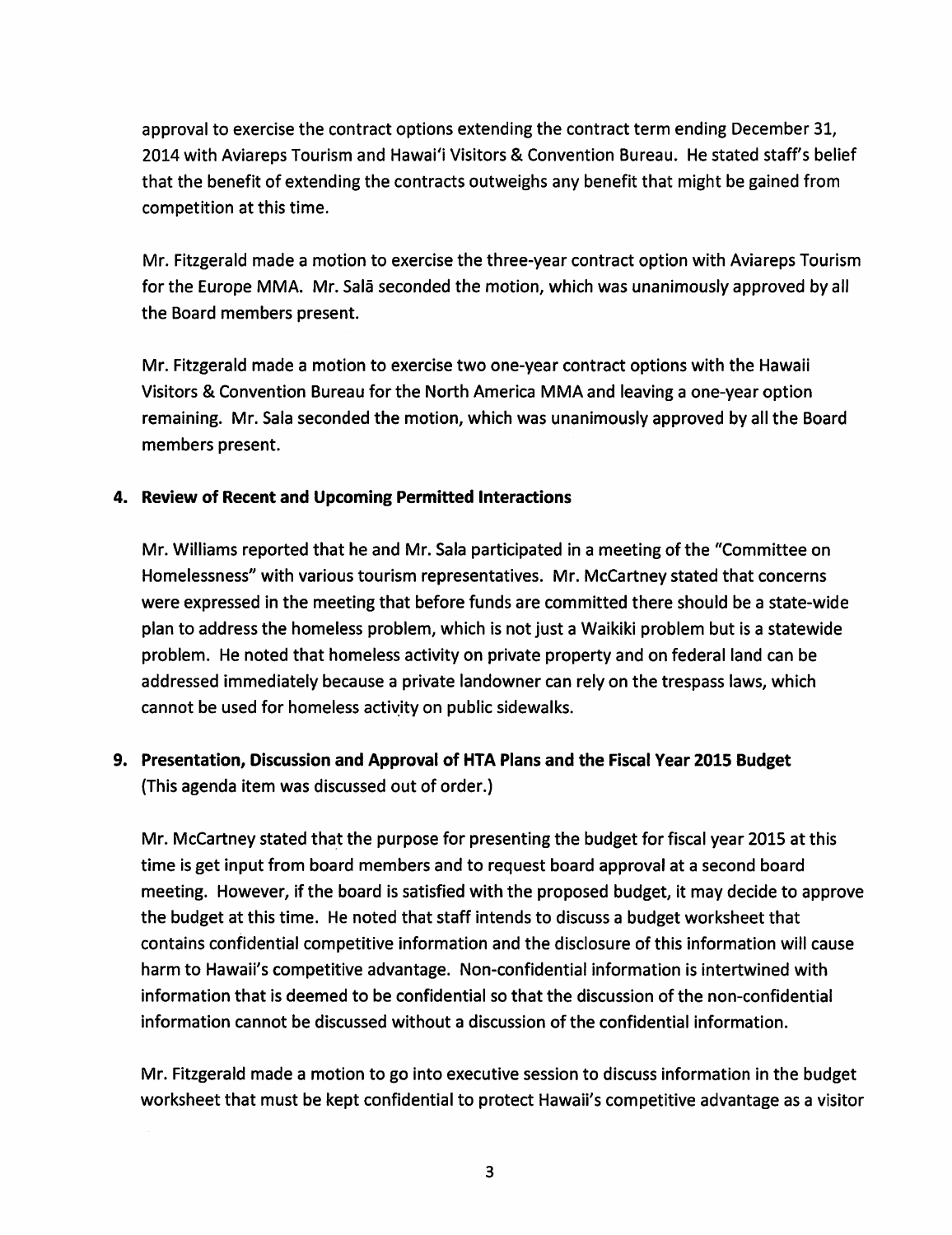destination under section 201B-4(8), Hawaii Revised Statutes. Mr. Sala seconded the motion, which was unanimously approved by all the Board members present.

The meeting was recessed to go into executive session at 10:02 a.m. The meeting was reconvened at 11:50 a.m.

Mr. Uchiyama discussed the process for evaluating the numerous programs that have received funds from HTA, including the final reports submitted by a program for staff's review. The final reports should also be given to the Board for discussion. A blank copy of the "Final Evaluation Form" was distributed to the Board. Mr. Corteway stated that the Board "should have an opportunity to challenge the evaluation." Mr. Fitzgerald requested that the Board should also have a "history of past evaluations."

Mr. Nahoopii discussed the various budgeted expenditures for research that will use to obtain data related to visitor pre-arrival, community impact, promotional impact, and program impact.

Mr. Fitzgerald moved to approve the HTA FY 2015 Budget (May 28, 2014 version), subject to the concerns expressed by the Board during the executive session related to the Food & Wine Festival. Ms. Ewing seconded the motion, which was unanimously approved by all the Board members present. (Ms. Stone was not present at the meeting at this time and not available to vote.)

The meeting was recessed at 11:55 a.m. The meeting was reconvened at 12:05 p.m. Ms. Stone was present at this time.

Mr. Togashi discussed a document previously distributed to the Board entitled "Turtle Bay Conservation Easement Special Fund, FY 2015 Budget." He noted that as a result of the enactment of Act 81 during the 2014 Legislative Session, HTA would be authorized to issue \$40 million in revenue bonds and the proceeds would be used to purchase a conservation easement. HTA would be allocated \$3 million of Transient Accommodations Tax revenues to be used to pay the debt service on the revenue bonds. The deposit and debt service payments on the revenue bonds would be made through an established Turtle Bay Conservation Easement Special Fund. Act 81 would reduce TAT allocation to the Convention Center Enterprise Special Fund from \$33 million to \$26.5 million and would also require the Department of Budget & Finance ("B & F") and HTA to restructure the Hawai'i Convention Center bond debt obligation to not more than \$16.5 million.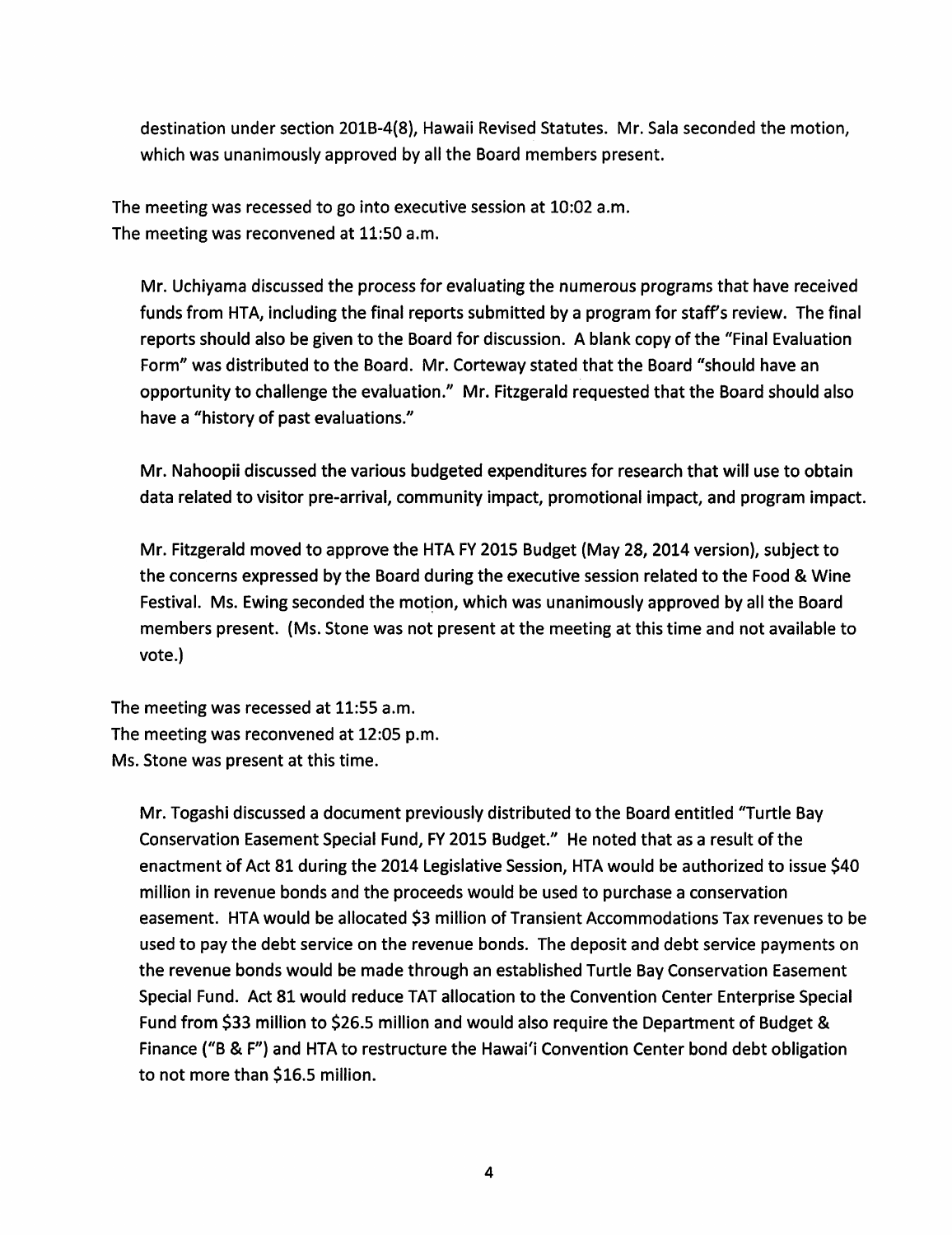Mr. McCartney discussed the need for an appraisal and the performance of a due diligence opinion on the purchase of the easement. An attorney would be hired by the HTA to provide a due diligence opinion. Mr. Fitzgerald asked whether HTA would be liable "for its due diligence when issuing the bond." Mr. McCartney responded that there would be further discussion with the Board on this matter once HTA hires an "independent contractor," who will assist HTA on this matter. There was a discussion on the cost for hiring a contractor to provide a due diligence opinion and that the cost will depend on the scope of work to be performed. Mr. Murdock noted that by approving the "transaction," HTA would have a budget line item to "put funds in once HTA receives TAT revenues for this purpose."

Mr. Togashi referred to the Convention Center Enterprise Special Fund Budget FY 2015 that was previously distributed to the Board. He noted the following additional expenditures in FY 2015 from the special fund: \$2.5 million will be expended for major repair and maintenance at the convention center; funds would be allocated to the Center for Hawaiian Music & Dance and for the Turtle Bay Conservation Due Diligence Costs; and, \$458,000 for the Marketing Flexibility Fund/Sales & Marketing to cover additional costs for incentives given to events booking at the convention center.

Mr. Togashi emphasized that the anticipated savings by restructuring the current convention center bond debt obligation to B & F from \$26.4 million to \$16.5 million will be used to pay for the Center for Hawaiian Music & Dance and for the Turtle Bay Conservation Due Diligence costs. Mr. Williams asked whether the bond debt obligation would be restructured with B & F by June 30, 2014. Mr. Murdock responded that "a new budget" will be presented to reflect the final restructured obligation.

In response to a question from Mr. Fitzgerald whether the current allocation for the Center for Hawaiian Music & Dance reflects the total cost, Mr. Murdock stated that the amount is only a "budgeted amount" and do not know the exact amount. Mr. Fitzgerald also asked if the Board would be reviewing the convention center's cost of operations. Mr. Togashi noted that an itemization of the cost of operations is provided in numerous financial reports totaling almost 62 pages. He distributed a financial report entitled "Hawai'i Convention Center, January 1, 2015 to December 31, 2015, Lead Income Statement, Budget" that identified the major expenditure categories of operating expenses for the convention center.

Mr. Fitzgerald suggested that an amount of \$100,000 currently allocated for the Turtle Bay Conservation Due Diligence "is not enough." Ms. Stone stated that "as a buyer, we would want to know what is being bought, especially with all the legal issues that affected the property," and that "it is up to the State to determine what information is required." She offered that an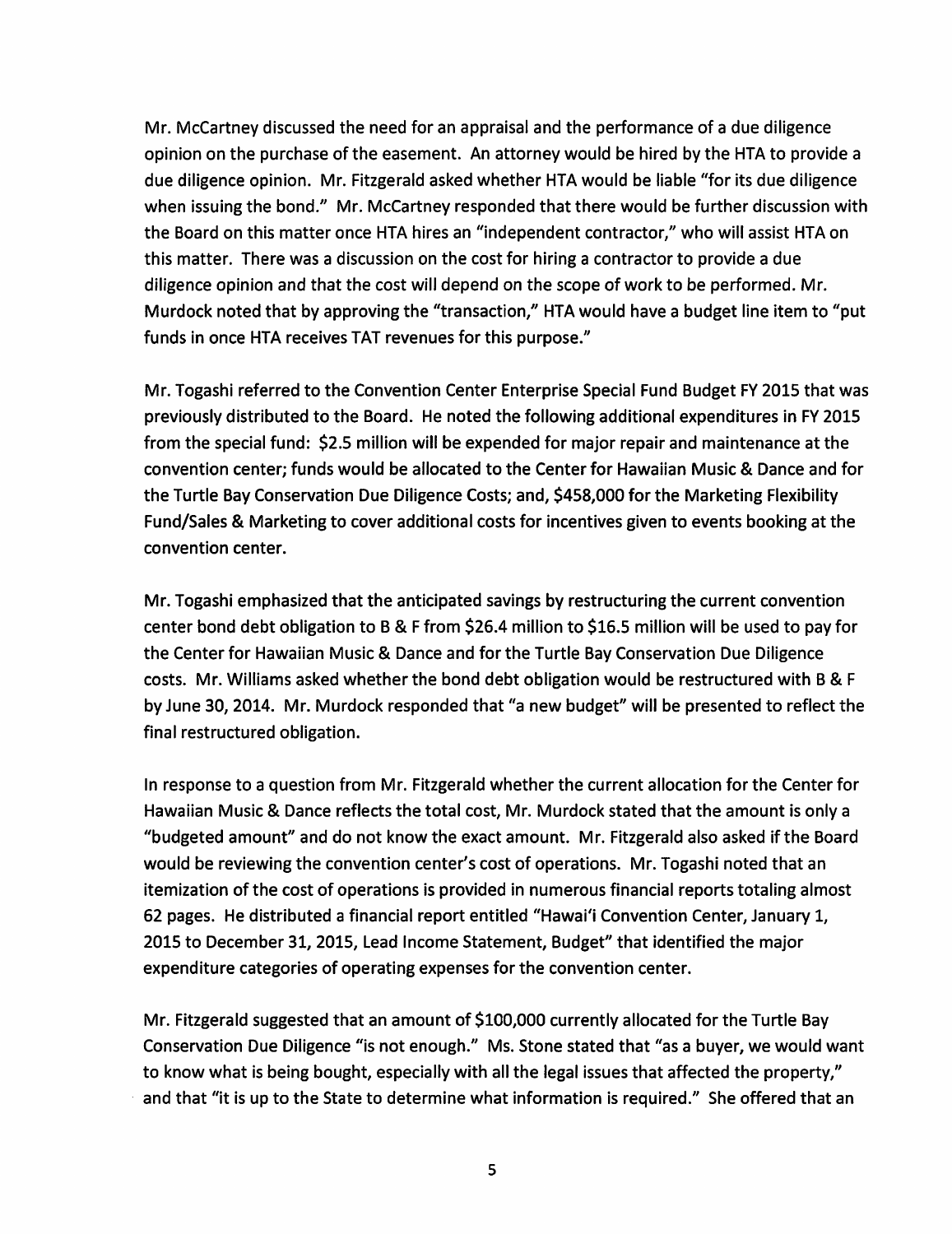amount of "\$240,000 may be enough but HTA needs to know what it wants." Mr. Fitzgerald asked "who is liable for proper due diligence." Ms. Stone responded that HTA should "hire a firm with a high E & 0 insurance for an opinion on the proper due diligence" that should be conducted.

Mr. Fitzgerald was not present at the meeting.

Mr. Togashi recommended a revision to the amount allocated for the Center for Hawaiian Music & Dance from \$3,330, 000 to \$3,180,000 and the amount allocated for the Turtle Bay Conservation Due Diligence would be revised from \$100,00 to \$250,000. As revised, the "Total CCESF Expenditures, Gross" will be \$43,854,842.

Mr. Corteway moved to approve the Convention Center Enterprise Special Fund Budget FY 2015 (May 28, 2014 version) as revised by Mr. Togashi. Ms. Ewing seconded the motion, which was unanimously approved by all the Board members present. (Mr. Fitzgerald was not present.)

Mr. Sala moved to approve the Turtle Bay Conservation Easement Special Fund FY 2015 Budget. Ms. Ewing seconded the motion, which was unanimously approved by all the Board members present. (Mr. Fitzgerald was not present.)

In response to Mr. Murdock's recommendation for the Board to approve the Brand Management Plan 2015, Mr. Williams stated that the Board should discuss the Plan at the next Board meeting where they can "vent it." Mr. Uchiyama noted that the marketing contractors would be moving forward with its marketing plans based the current version of the Brand Management Plan and that any changes to this version of the Plan would impact the marketing plans for a major market area. Mr. Williams expressed the belief that any possible change the Brand Management Plan would not significantly impact the marketing plans. Mr. KInkley objected to a suggestion that Board members would submit changes to the Brand Management Plan within 10 days. He noted that the Board would not need to conduct a meeting to approve any changes to the Plan.

#### 6. Presentation and Discussion on Visitor Statistics

It was noted that the dashboards of key visitor data for March 2014 was presented for the Board's consideration. Mr. Nahoopii proceeded to provide a PowerPoint presentation entitled "Current Visitor Data, April 2014" dated May 29,2014. A copy of the PowerPoint presentation was distributed to the Board.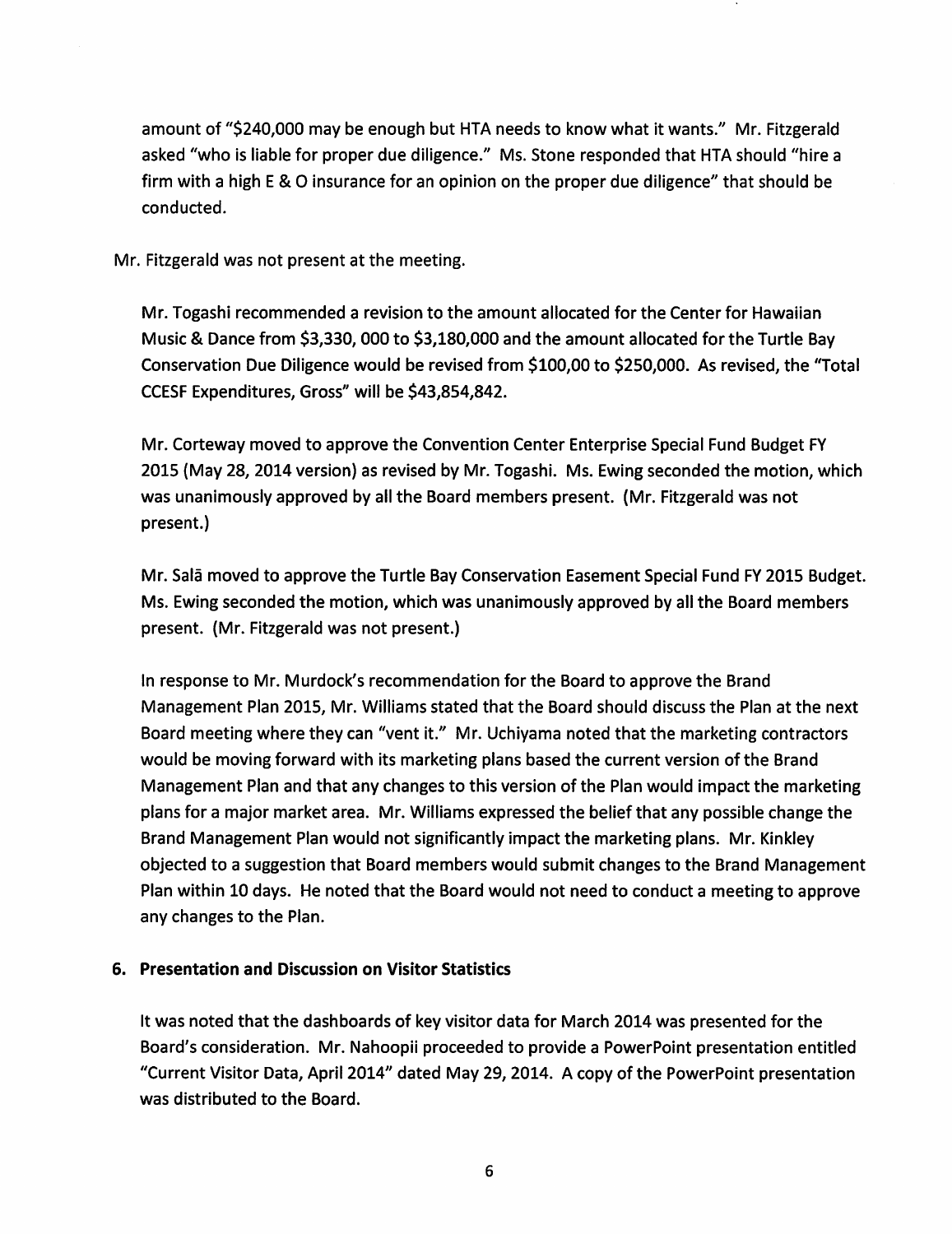Mr. Nahoopii provided an "Overview" of visitor data for April 2014 by stating that: on a year-todate basis, visitors contributed \$40.8 million per day to Hawaii's economy; visitor expenditures were down2.9%; and, arrivals declined 2.6%. For the month of April 2014, expenditures were down from the U.S. East market and arrivals declined due to the lack of cruise visitor arrivals. Visitor arrivals from Japan (-1.6%) showed a marked decline because of a change in consumption tax laws that caused potential Japan visitors to buy large ticket items in Japan before the law went into effect. Visitors from Oceania also had marked decline (-7.1%) because of less carriers serving the market and new travel packages were more costly.

Mr. Nahoopii proceeded to highlight the following visitor data in April 2014: that arrivals and spending were pacing slower against targets, especially daily spending by the U.S. East visitor; although fewer visitors are coming, they are staying longer on the neighbor islands; there was a negative growth in expenditures over the last eight months, including a 2.2% decline in April; although there was a 5% decline in U.S. West visitors, spending from that market increased by 5.5% while noting that spending by U.S. East visitors decreased by 8%; as of August 2013, the seasonally adjusted expenditures since January 2002 indicate that expenditures had "plateau" since August 2013; that spending for shopping (+0.2%) and food & beverage (-0.1%) were flat; and, spending for lodging (-0.9%) declined slightly.

In regards to spending for transportation, there was a slight decline (0.5%) in spending. Mr. Nahoopii responded to a previous information request from Mr. Williams by stating that he "did not know yet whether visitors are spending less on rental rates or number of cars" were the primary cause for a decline in visitor spending for transportation. Although Mr. Nahoopii was awaiting further information from the Department of Taxation, Mr. Williams suggested contacting "CATRALA" for information.

In regards to access to Hawai'i, Mr. Nahoopii highlighted the following: although there was no growth in air seats for April 2014, there was growth (+1.4%) over the first four months of 2014; there were no charters in April, but expects growth in the later part of the year due to increased flights to the neighbor islands by Canada Air. There will be less service from Oceania.

In regards to overall arrivals, the cruise ship arrival segment was down (-22.2%). Mr. Nahoopii noted that cruise ships were coming only every other year because of a lack of demand and the size of the ships are smaller (600 passengers vs. 1,000 passengers). However, he expects visitor arrivals "will be improved over 2014." The total average daily census (air arrivals only) showed no growth in April, but it was down (-1.7%) on a year-to-date basis.